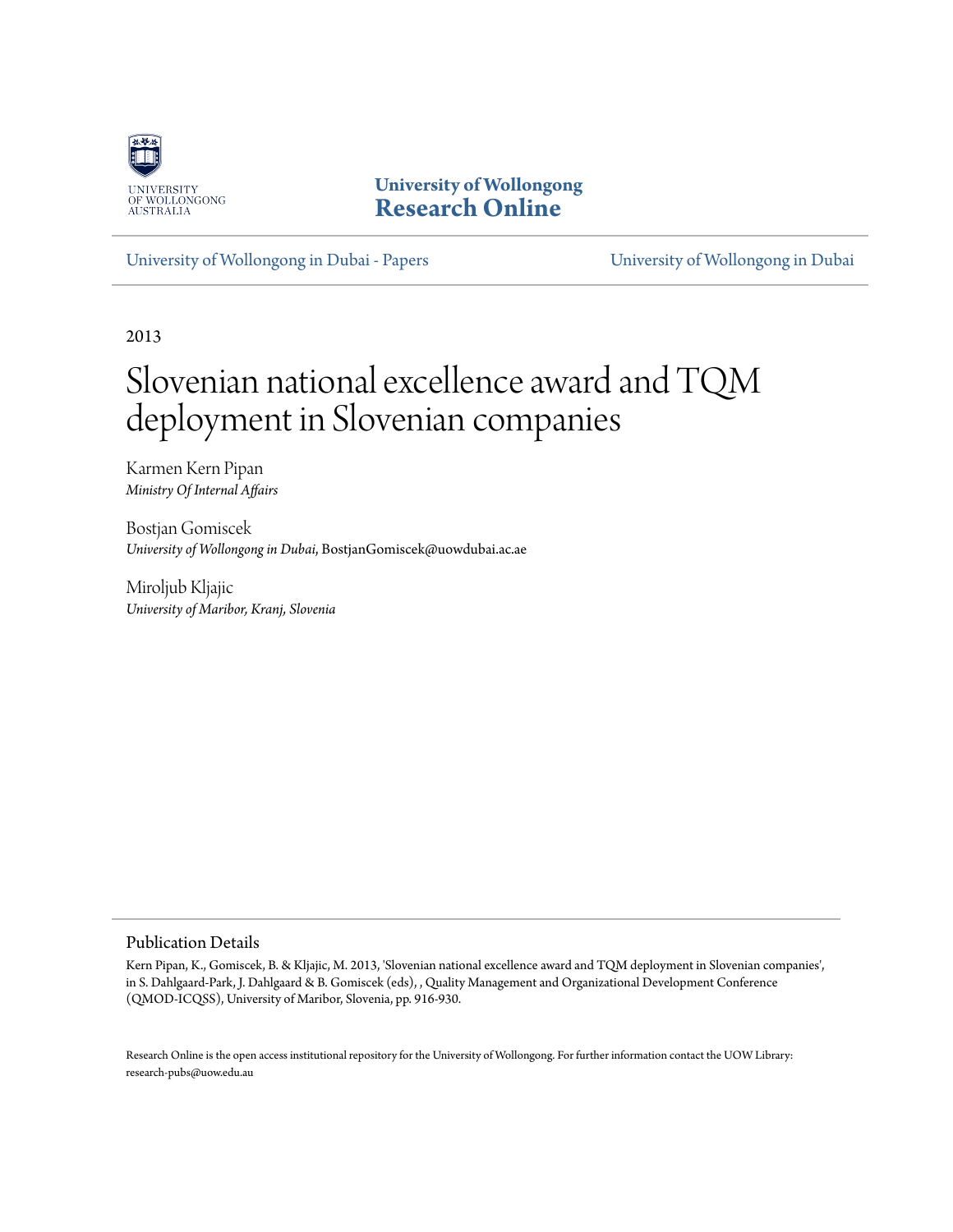

 $\bf 67.$  Karmen Kern Pipan, Boštjan Gomišček, Miroljub Kljajić<br>Saman Karmen Kational Excellence Award and TQM Deployment in Slovenian Companies **Saman Accellence Award and TQM** 

international conference quality and service sciences

# **Slovenian National Excellence Award and TQM Deployment in Slovenian Companies**

Karmen Kern Pipan

*PhD., Metrology Institute of the Republic Slovenia (MIRS) Grudnovo nabrežje 17, SI-1000, Ljubljana, Slovenia k[armen.kern-pipan@gov.si](mailto:karmen.kern-pipan@gov.si)* 

Boštjan Gomišček

*PhD., Associate Professor University of Maribor, Faculty of Organizational Sciences Kidričeva cesta 55a, 4000 SI-4000 Kranj, Slovenia [bostjan.gomiscek@fov.uni-mb.si](mailto:bostjan.gomiscek@fov.uni-mb.si)*

# Miroljub Kljajić

*PhD., Professor Emeritus University of Maribor, Faculty of Organizational Sciences Kidričeva cesta 55a, SI-4000 Kranj, Slovenia [miroljub.kljajic@fov.uni-mb.si](mailto:miroljub.kljajic@fov.uni-mb.si)* 

#### **Abstract**

**Purpose:** This research aims to study the deployment and use of total quality management (TQM) approaches and tools for the systematic implementation of TQM, especially within companies that have been applicants for the National Quality Award - Slovenian Business Excellence Prize (SBEP), and its relation to tools and approaches regarding people involvement, external recognition, benchmarking and financial results.

**Methodology/Approach:** The survey is based on the analysis of a sample of companies composed of the three subgroups: "top companies" (based on their financial performance), a randomly chosen control group, and a group consisting of SBEP applicants. The questionnaire was distributed to 500 companies in 2007. The research was done on the basis of 110 respondents. Factor analysis was used to narrow the initial number of items, ANOVA to obtain statistically significant differences between the three group means and discriminant analysis to classify the sample according their use of TQM tools and approaches.

**Findings:** The results showed that the main differences between the three groups of companies in favour of the SBEP group were related to the importance of benchmarking, peer assessment, collaborating in national quality awards (NQA) and partly in financial results.

**Research limitations/implications:** Research limitations of this study might be related to the size of the sample, which is rather small (110 companies), and the fact that the survey conducted in the year 2006 (before the economic crisis). There is every reason to believe that a repeated survey could provide additional perspectives about the development of the TQM and positive effects of SBEP on reached quality excellence level and business performance after the crisis. However, this paper discusses managerial and research implications and provides suggestions for future study.

**Originality/Value of paper:** Based on the findings of this research, it can be concluded that,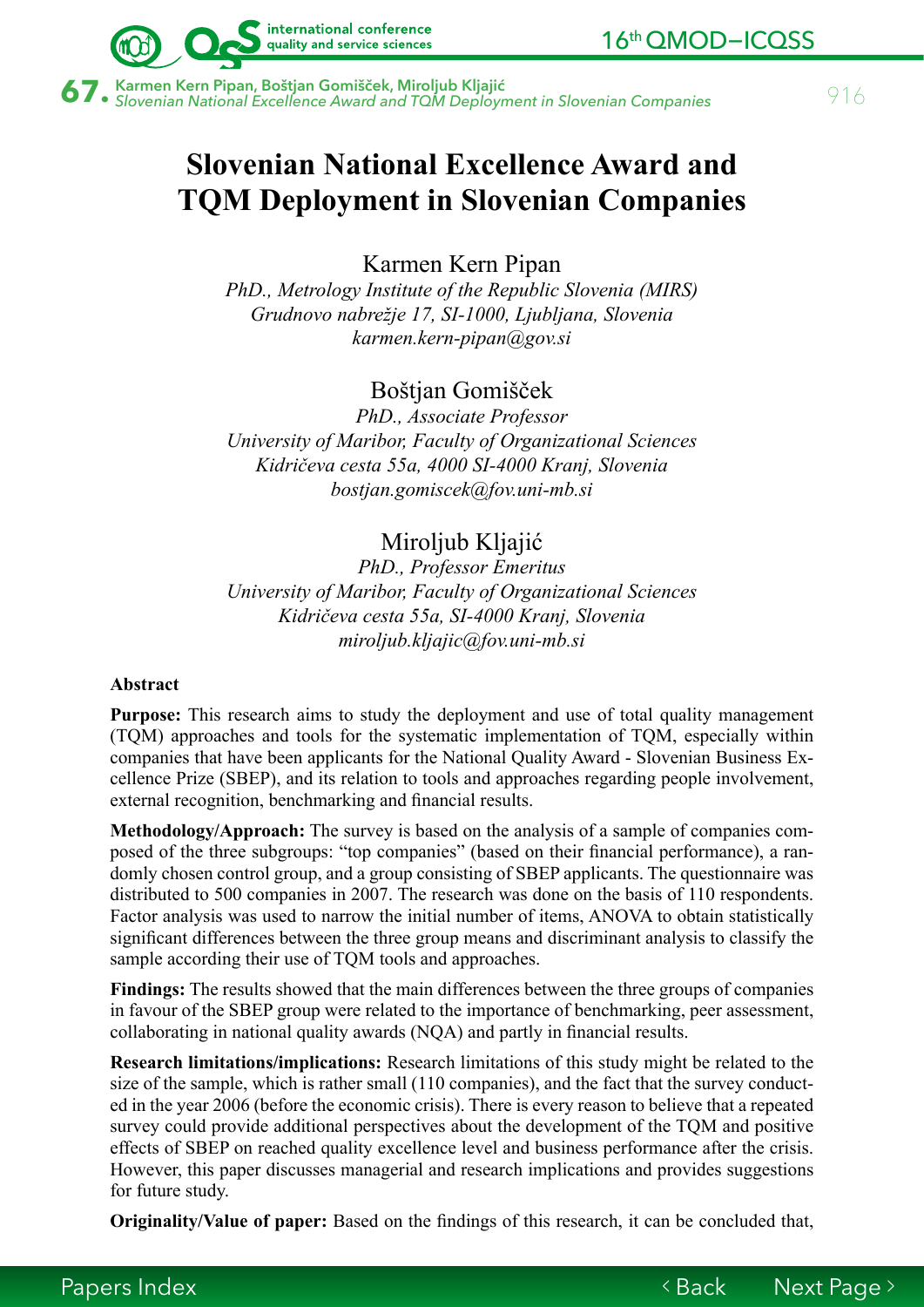

**67.** Karmen Kern Pipan, Boštjan Gomišček, Miroljub Kljajić<br>67. slovenian National Excellence Award and TQM Deployment in Slovenian Companies *917* 

international conference quality and service sciences

the companies that took part in the NQA have higher mean scores of observed variables as compared to the other two groups of companies. However, the current economical crisis could be additional impulse that level of TQM development in the companies in this region is rather behind to European level. Nevertheless, further studies should focus not only on implementation of TQM tools and approaches, but on management commitment, innovation and its impacts on successful TQM implementation in the companies.

**Keywords:** Total quality management (TQM), national quality award (NQA), continuous improvement

**Paper type:** Research paper

#### **Introduction**

In searching for sustainable excellence, organisations are constantly seeking new ways to adjust to the emerging requirements of technological development, legislation, competition, the global environment, as well as customers and other stakeholders. For decades, the TQM system has been recognised as an important platform supporting continuous improvement and measuring of their business performance. On a national level, national quality awards (NQA) have been launched to support the TQM implementation via the systematic implementation of continuous improvement in private and public organisations. In 1951, the Deming Prize was founded in Japan; in 1988, the Malcolm Baldrige National Quality Award (MBNQA) was launched in the USA; in 1991, the European Excellence Award (EEA) was established. In 1998, the Slovenian Business Excellence Prize (SBEP) was established based on EEA criteria. Several findings of research studies carried out in the USA, Europe, New Zealand and Australia among companies applying for NQA have confirmed the positive effects of the long-term systematic use of TQM tools and approaches on the development of QM system (Oakland and Tanner, 2008), companies' performance (Angell and Corbett, 2009) and financial results (Hendricks and Singhal, 2001; York and Miree, 2004; Boutler et. al. 2005).

However, a fundamental questions still remains regarding how companies achieve and sustain competitive advantage and pursue business excellence (Dahlgaard and Dahlgaard-Park, 2006; Lu et al. 2011). The aim of this paper is to study the deployment and level of use of QM tools, techniques and approaches supporting the systematic implementation of quality improvement process, especially within SBEP applicants and their relation to external recognition, people involvement, managerial implications and financial results. The next sections of this paper introduces the previous findings from the literature and explain the methodology used. The final section presents the results together with main conclusions, implications, limitations of the study and propositions for future research.

#### **Literature review**

Continuous improvement of production process quality is the foundation of TQM, based on the encouragement of innovation, technological progress and business success. Issues with TQM and its influence on organisational performance have been asserted in many studies for decades. However, there is still no unique, widely accepted definition of TQM. Based on the findings of several different authors, TQM could be defined as a management philosophy supporting continuous improvement in customer focus, people involvement, operational performance and competitive advantage at all levels of the organisation (Crosby, 1980; Ishikawa, 1985; Juran, 1996).

CEBR (2012) reported on the implications of TQM on the macro-economic level in the United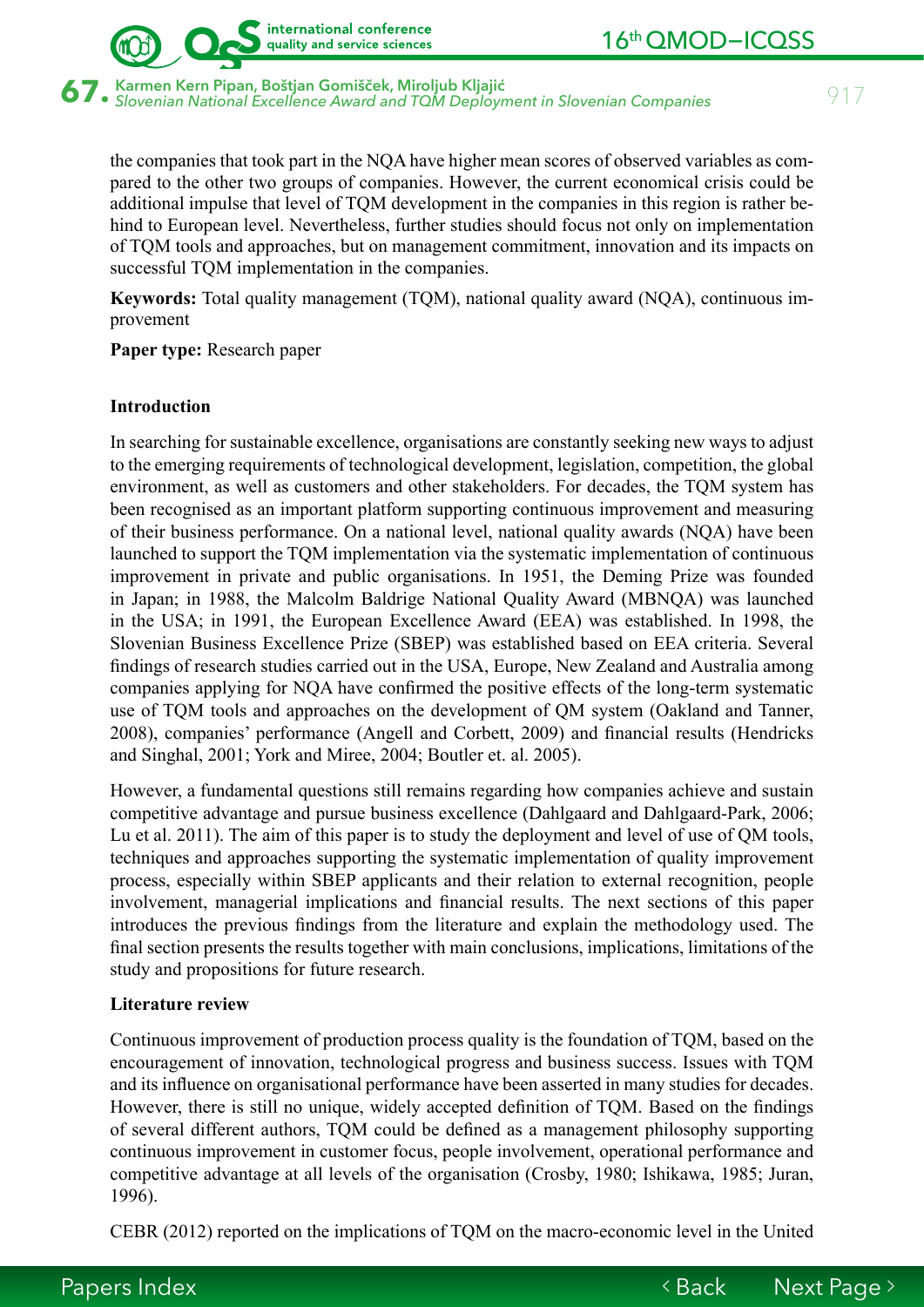

 $\bf 67.$  Karmen Kern Pipan, Boštjan Gomišček, Miroljub Kljajić<br>Saman Karmen National Excellence Award and TQM Deployment in Slovenian Companies (Supermanners)

international conference quality and service sciences

Kingdom and indicated that TQM contributed 6.01% to the Gross Domestic Product (GDP) and more than £8.4 billion in UK tax revenues in 2011 (CEBR, 2012). The findings of several studies conducted among NQA applicants showed several positive effects of the systematic use of TQM on business performance. Hendricks and Singhal (2001) investigated NQA winners in the USA and reported on significantly better financial results in the value of common stock, operating income, sales and return on sales, number of employees and asset growth as compared with a control group of companies. Boutler et al. (2005) performed similar empirical research in Europe, and their results also confirmed the findings of Hendricks and Singhal. According to Jimenez and Costa (2009) and Vouzas and Gotzamani (2005), human resource practices play a key role in the TQM implementation process. An analysis of these findings shows that in a number of cases applying for NQA and the systematic use of continuous improvements indirectly shows positive effects on financial and non-financial results among companies applying for NQA, although the direct impact on TQM introduction has not yet been defined.

### **Research methodology**

The purpose of this research is to identify the main differences of the companies applying for SBEP in comparison with other studied companies. In the literature, several authors studying NQA applicants indicated positive implications of BEMs on organisational performance, which were used as starting points for our study:

- 1. Leonard and McAdam (2003) indicated that BEMs have been used as means of measuring, integrating and improving the organisation's systems.
- 2. Angell and Corbrett (2009) reported that external assessment showed positive results in management commitment and training, developing and empowering people.
- 3. Vokurka et al. (2000) argued that in the pursuit of TQM organisations realised that the NQA also offered models and tools for implementing a quality strategy, benchmarking, best practices, performing self-assessments and achieving improvement.
- 4. Mann and Grigg (2004) examined companies that systematically used BEMs, and found positive effects on benchmarking and self-assessment results.
- 5. Hendricks and Singhal (2001), York and Miree (2004) and Boutler et al. (2005) reported on the positive implications on the financial results of NQA winners.

Therefore, we expect a positive impact of the SBEP application on the use of tools and approaches for people involvement supporting QM, the use of QM tools and approaches for external recognition, the use of QM tools, and approaches for benchmarking and better financial results. To clarify this statement, we posit the following hypotheses:

*H1: SBEP applicants use more tools and approaches for people involvement supporting QM process than the other two groups* of *companies*.

*H2: SBEP applicants use more QM tools and approaches for external recognition (e.g. ISO certification, collaboration in NQA) supporting QM process than other the two groups of companies.*

*H3: SBEP applicants use more QM tools and approaches for benchmarking activities supporting QM process than the other two groups of companies.* 

*H4: SBEP applicants using TQM approaches and tools companies achieve better financial results than the other two groups of companies.* 

This set of hypotheses was tested on the representative sample of companies in Slovenia. Data for the study were collected in 2007 according to the plan presented in Table I.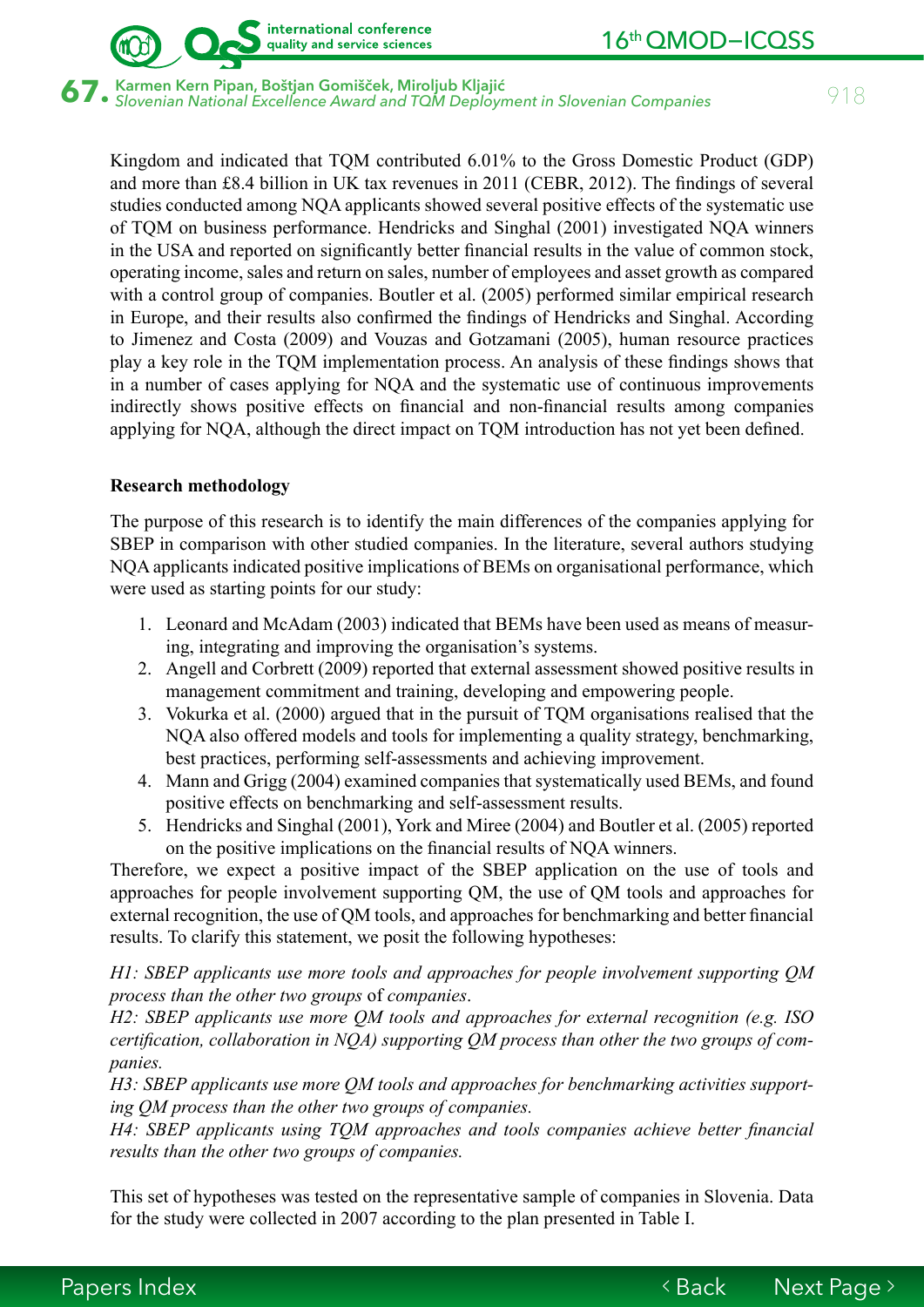

Table I: Data collection plan (Kern Pipan et al., 2012)

| Statistical population in<br>the sample | large companies in Slovenia                                                                                                                                                                                                                                            |  |  |
|-----------------------------------------|------------------------------------------------------------------------------------------------------------------------------------------------------------------------------------------------------------------------------------------------------------------------|--|--|
| Sample size and response<br>rate        | - achieved 110 sample units<br>- 22% response rate<br>- Top Group (48), Control Group (39) and SBEP Group (23)                                                                                                                                                         |  |  |
| Questionnaires answered<br>by           | heads of organisational units 53.64%<br>$\overline{\phantom{a}}$<br>employees from the quality department 14.55%<br>$\overline{\phantom{a}}$<br>general manager 13.64%<br>employees from the human resource department 2.73 %<br>15.46% did not specify their position |  |  |
| Data collection method                  | postal and e-mail delivery of questionnaire<br>supported by telephone contacts                                                                                                                                                                                         |  |  |
| Data processing methods                 | statistical processing using SPSS v.15<br>interpretation of questionnaire responses<br>confirmation or rejection of research question                                                                                                                                  |  |  |
| The structure of<br>respondents         | 31% with fewer than 250 employees<br>34% between 251 and 500 employees<br>28% between 501 and 1050 employees<br>7% above 1500 employees                                                                                                                                |  |  |

The studied sample contained three groups of companies: companies chosen according to their highest net profit based on the AJPES official database (the "Top Group"); the second group was randomly chosen from the CCI list (the "Control Group") and the third group was applicants taking part in the NQA (the "SBEP Group") taken from the official MIRS database from the years from 1998 to 2006. The questionnaire was distributed to 500 companies (250 from the "Top group" and 250 randomly selected from the "Control group"). The sample contained 42 SBEP applicants in 1998–2006. The questionnaire contained open and closed questions using a six-point scale ranging from 0 to 5 points (0: approach / tool not known/ and not used, 5: most often used /most important). The total number of questions (items) to examine in our study was 65 (Kern Pipan et al., 2011). Since the goal of the study was to identify the main characteristics and representative items, it was decided to use factor analysis to narrow the initial number of items. Furthermore, discriminant analysis was used for classification of the sample of studied companies according their use of TQM tools and approaches, which resulted in two discriminant functions.

# *Data analysis*

Factor analysis was used (with Varimax rotation), which resulted in 19 latent variables:

- V1: Human resources in TQM, HRM and R&D departments (the number of employees dedicated to HRM, TQM and R&D in the companies - 3 items).
- V2: Financial resources in TQM, education and R&D (financial resources invested to support continuous improvements, education and R&D - 3 items).
- V3: Invested days of training per employee (invested days of training for TQM, innovative-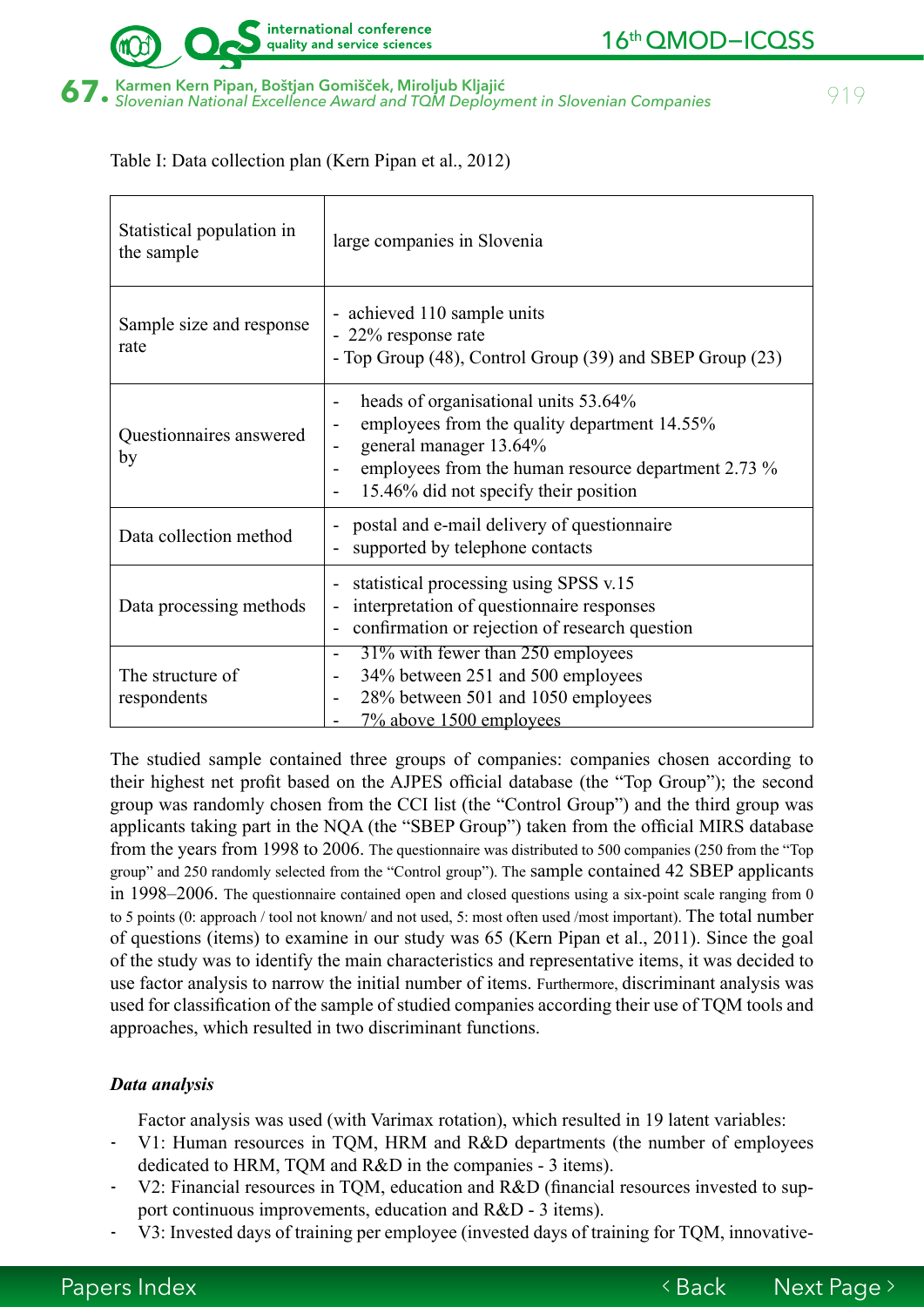$\bf 67.$  Karmen Kern Pipan, Boštjan Gomišček, Miroljub Kljajić<br>Saman Karmen National Excellence Award and TQM Deployment in Slovenian Companies (Gaman Schopenian Mational Excellence Award and TQM Deployment in Slovenian Co

ness, HRM and improved leadership - 4 items).

- V4: Approaches for knowledge transfer and innovativeness (approaches encouraging knowledge transfer and innovativeness: collaboration with consultant companies, collaboration with professional institutions and universities, regular quarterly employee interviews, employee promotion based on proposals for improvements, use of techniques for creative thinking - 5 items).
- V5: Approaches for rewarding of improvements (the approaches for collecting and rewarding employees for their proposals for improvements: material recognition, non-material recognition, innovative teams, box and electronic collection of improvements - 5 items).
- V6: Measurement of improvements (the approaches for measurements of proposals for improvements in organisation: systematic monitoring of proposals for improvements, internal comparisons of the number of proposals for improvements among employees and teams with financial evaluation - 4 items).
- V7: Number of improvements (indicators representing improvements in organisation: average percentage of realisation of proposals for improvement, average net savings based on realised proposals for improvements, average net reward for realised proposals for improvements - 3 items).
- V8: Realisation of improvements (2 items the number of received proposals for improvements and the number of employees proposing improvements per 100 employees).
- V9: Benchmarking and peer assessment (the internal approaches for encouraging continuous improvements: benchmarking, peer assessments, presentation of TQM system on conferences, use of BSC, Investors in people standard - 5 items).
- V10: 20 Keys and Six Sigma (internal approaches for encouraging continuous improvements: the use of 20 keys, six sigma, and mutual audits with suppliers / customers - 3 items).
- V11: ISO 9001 audits and process indicators (the internal approaches for encouraging continuous improvements - 3 items).
- V12: ISO 17025 audits and EFQM self-assessments (internal approaches for encouraging continuous improvements: use of ISO 17025 audits and EFQM self-assessment - 2 items).
- V13: NQA assessments (the participation in NQA recognition schemes: SBEP projects, quality awards, NQA and EEA - 5 items).
- V14: ISO 9001 certification and ISO 17025 accreditation (2 items).
- V15: Participation on conferences, trainings and seminars (approaches for upgrading TQM knowledge using literature and internet, trainings, seminars and conferences - 3 items).
- V16: Upgrade TQM knowledge by peer assessment (participation in NQA competitions, employees as auditors/assessors, regular benchmarking, best practice exchange and peer assessments - 4 items).
- V17: Employee satisfaction (the monitoring of employee satisfaction, personal interview, regular meetings leaders with employees and informal meetings - 4 items).
- V18: Leadership, values and communication (the impact of leadership on TQM: leadership style, value system and open communication in the organisation - 3 items).
- V19: Financial indicators comprises Return on Assets ROA and Return on Equity ROE (2 items) (Kern Pipan et al., 2011).

The factor analysis was used as follows: factors with eigenvalues  $> 1$ ; factor loading  $> 0.3$ ; correlations of items with factors  $> 0.3$  and factors with variance explained  $> 10\%$ . The reliability of all 19 latent variables was calculated using Cronbach's alpha (0.7), which was acceptable for further research. The Kaiser-Meyer-Olkin (KMO) indicator was calculated to assess sample size adequacy (0.5), which was acceptable for further research (Hair et al., 2006).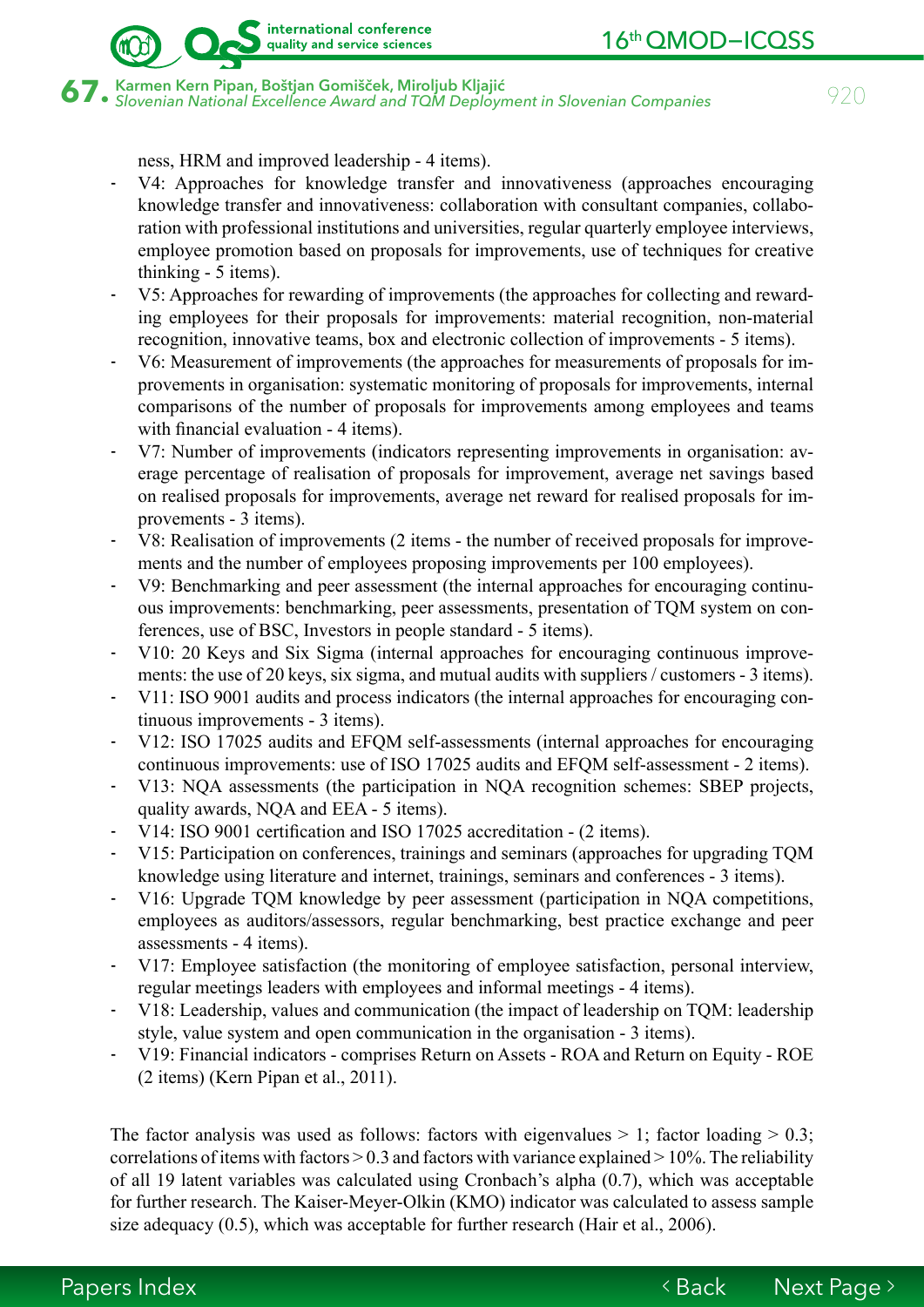

67. Karmen Kern Pipan, Boštjan Gomišček, Miroljub Kljajić<br>67. slovenian National Excellence Award and TQM Deployment in Slovenian Companies *921* 

## **Results**

Table II shows the summary of factor analysis resulting in 19 latent variables and statistically significant differences between the three group means  $(p<0.05)$  obtained via ANOVA: Approaches for knowledge transfer and innovativeness (V4), Realisation of improvements (V8), Benchmarking and peer assessment (V9), ISO 17025 audits and EFQM self-assessments (V12), NQA assessments (V13), Upgrade TQM knowledge by peer assessment (V16) and Financial indicators (Return on Assets - ROA and Return on Equity – ROE) (V19). Data were validated using Post Hoc Tests (Bonferonni), which confirmed significant statistical differences in favour of the SBEP subgroup in the following cases: Benchmarking and peer assessment (V9), NQA assessments (V13) and Upgrade TQM knowledge by peer assessment (V16).

It can be seen that the SBEP group outperformed the other two groups of companies in following: "Benchmarking and peer assessment (V9)" (benchmarking, peer assessments, presentation of TQM system on conferences, use of BSC, Investors in people standard). These findings indicated that SBEP applicants use more QM tools and approaches for benchmarking activities and people involvement than the other two groups, which supports H3 and partly H1.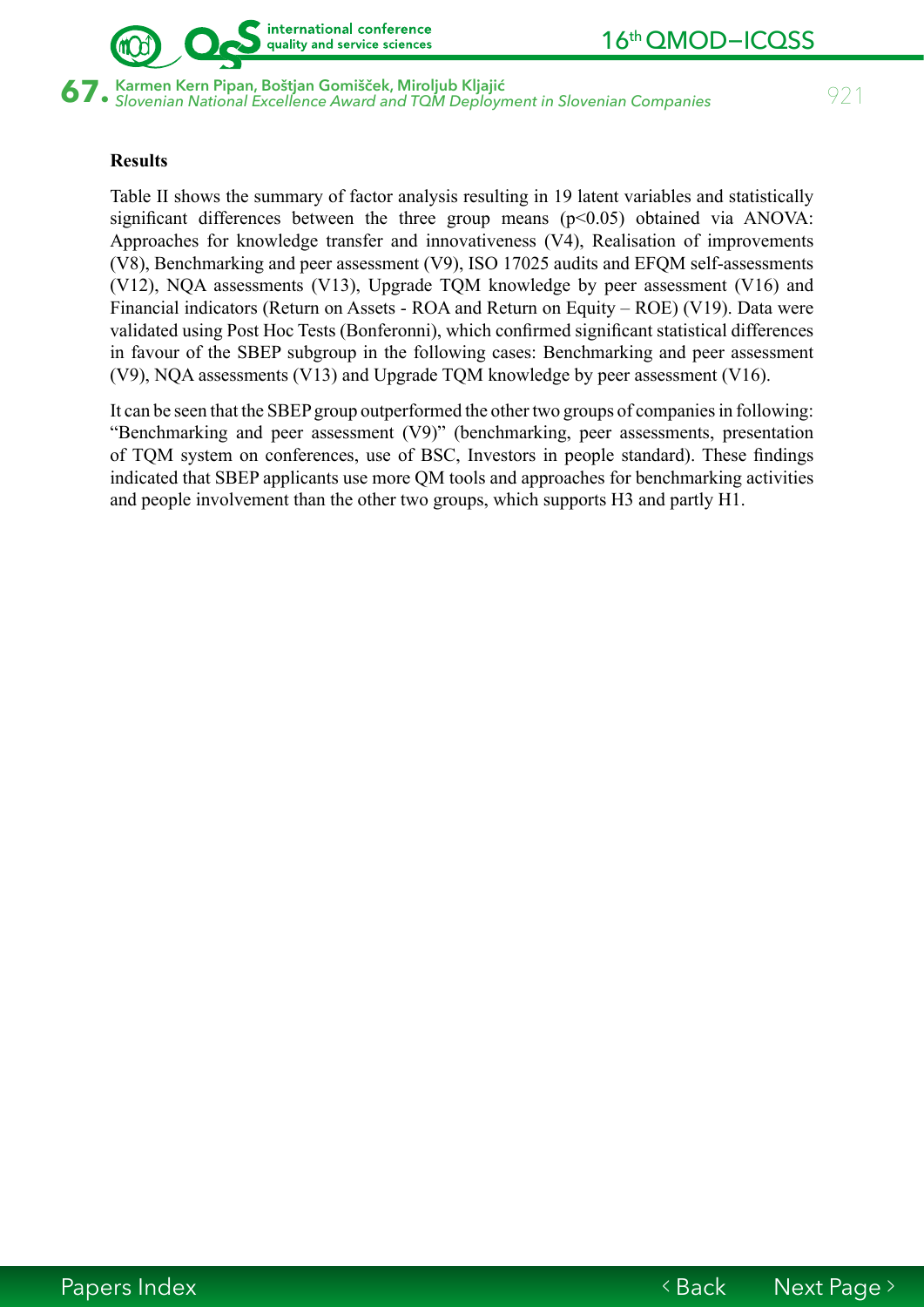

# 67. Karmen Kern Pipan, Boštjan Gomišček, Miroljub Kljajić<br>67. slovenian National Excellence Award and TQM Deployment in Slovenian Companies *922*

Table II: *19 latent variables (Vi), number of items (I), eigenvalue and construct validity (\* rotated squared loadings), mean values of groups, Wilk's lambda and ANOVA (p<0.05)*

| Vi             | $\mathbf I$      | Eigen-<br>value* | <b>Explained</b><br>Variance | Factor<br>loading  | Mean<br><b>SBEP</b> | <b>Mean</b><br><b>Top</b><br>Group | Mean<br>Control<br><b>Group</b> | Wilk's<br>lambda | $\bf F$ | $\boldsymbol{\mathrm{p}}$ |
|----------------|------------------|------------------|------------------------------|--------------------|---------------------|------------------------------------|---------------------------------|------------------|---------|---------------------------|
| $V1 -$         | 3                | 1.379            | 45.968                       | $0.727 -$<br>0.602 | 0.217               | $-0.004$                           | $-0.123$                        | 0.985            | 0.833   | 0.438                     |
| V <sub>2</sub> | $\mathfrak{Z}$   | 1.438            | 47.929                       | $0.826 -$<br>0.344 | 0.312               | 0.007                              | $-0.193$                        | 0.966            | 1.876   | 0.158                     |
| V <sub>3</sub> | $\overline{4}$   | 2.062            | 51.548                       | $0.842 -$<br>0.425 | $-0.009$            | $-0.052$                           | 0.070                           | 0.997            | 0.160   | 0.852                     |
| V <sub>4</sub> | 5                | 3.231            | 32.231                       | $0.842 -$<br>0.425 | 0.565               | $-0.019$                           | $-0.310$                        | 0.898            | 6.063   | 0.003                     |
| V <sub>5</sub> | 5                | 2.795            | 27.954                       | $0.885 -$<br>0.420 | 0.205               | $-0.164$                           | 0.080                           | 0.977            | 1.257   | 0.289                     |
| V <sub>6</sub> | $\overline{4}$   | 3.075            | 76.887                       | $0.902 -$<br>0.863 | 0.383               | $-0.174$                           | $-0.012$                        | 0.956            | 2.485   | 0.088                     |
| V7             | 3                | 1.489            | 49.637                       | $0.727 -$<br>0.680 | 0.203               | $-0.007$                           | $-0.111$                        | 0.987            | 0.714   | 0.492                     |
| V8             | $\boldsymbol{2}$ | 1.462            | 73.100                       | $0.855 -$<br>0.855 | 0.454               | $-0.097$                           | $-0.148$                        | 0.944            | 3.148   | 0.047                     |
| V <sub>9</sub> | 5                | 2.355            | 18.119                       | $0.771 -$<br>0.506 | 0.662               | $-0.117$                           | $-0.247$                        | 0.880            | 7.311   | 0.001                     |
| V10            | 3                | 2.219            | 17.072                       | $0.828 -$<br>0.555 | 0.142               | 0.032                              | $-0.123$                        | 0.990            | 0.548   | 0.580                     |
| V11            | 3                | 2.120            | 16.310                       | $0.823 -$<br>0.640 | 0.188               | $-0.144$                           | 0.067                           | 0.982            | 0.993   | 0.374                     |
| V12            | $\boldsymbol{2}$ | 1.330            | 10.232                       | $0.846 -$<br>0.452 | 0.455               | 0.039                              | $-0.317$                        | 0.920            | 4.668   | 0.011                     |
| V13            | 5                | 2.884            | 41.201                       | $0.854 -$<br>0.489 | 1.112               | $-0.263$                           | $-0.332$                        | 0.669            | 26.431  | 0.000                     |
| V14            | $\mathbf{2}$     | 1.261            | 18.016                       | $0.779-$<br>0.717  | $-0.046$            | 0.062                              | $-0.050$                        | 0.997            | 0.164   | 0.849                     |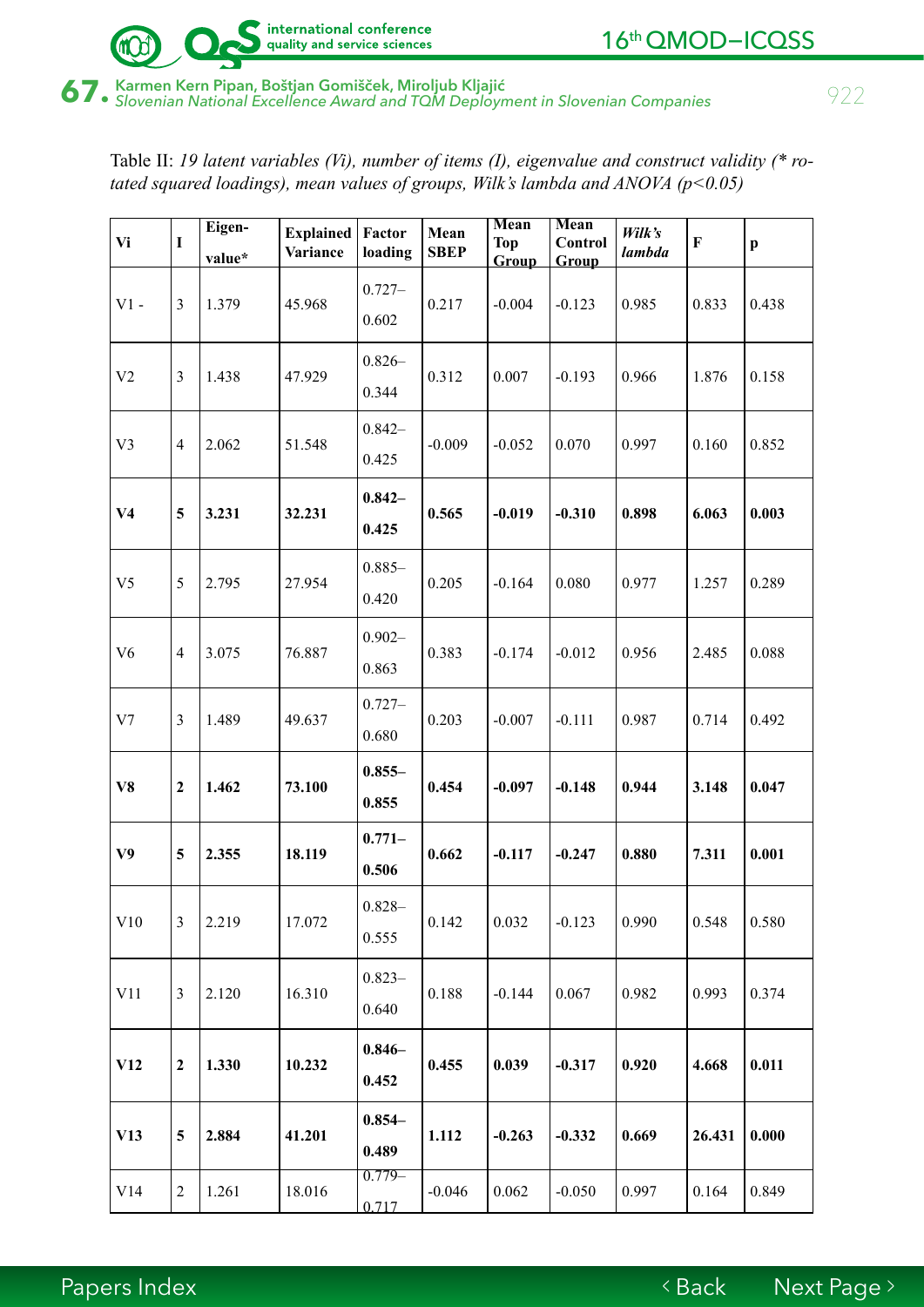

# $\bf 67.$  Karmen Kern Pipan, Boštjan Gomišček, Miroljub Kljajić<br>Saman Karmen National Excellence Award and TQM Deployment in Slovenian Companies (Saman Schopen State)

| V15 | $\overline{3}$          | 2.544 | 36.337 | $0.917 -$<br>0.838 | $-0.076$ | 0.068    | $-0.039$ | 0.996 | 0.203  | 0.817 |
|-----|-------------------------|-------|--------|--------------------|----------|----------|----------|-------|--------|-------|
| V16 | $\overline{\mathbf{4}}$ | 1.914 | 27.348 | $0.790 -$<br>0.487 | 0.870    | $-0.138$ | $-0.344$ | 0.790 | 14.250 | 0.000 |
| V17 | $\overline{4}$          | 2.518 | 35.970 | $0.833-$<br>0.714  | 0.275    | 0.025    | $-0.194$ | 0.970 | 1.635  | 0.200 |
| V18 | $\overline{3}$          | 1.954 | 27.916 | $0.894 -$<br>0.666 | 0.056    | $-0.047$ | 0.025    | 0.998 | 0.098  | 0.907 |
| V19 | $\overline{2}$          | 1.769 | 88.437 | $0.940 -$<br>0.940 | 0.262    | 0.307    | $-0.532$ | 0.843 | 9.963  | 0.000 |

Furthermore, the findings indicate that the SBEP group obtained higher results in the use of QM tools and approaches for "Upgrade TQM knowledge by peer assessment (V16)" (containing participation on NQA, employees as auditors/assessors, regular benchmarking, best practice exchange and peer assessments), which partly supports H1 and H3.

Discriminant analysis was performed to study the use of different tools and approaches for the systematic implementation of TQM in the sample and to investigate differences between the subgroups. The variate for a discriminant analysis, also known as the discriminant function takes the following form (Hair et al., 2006):

 $Z_{jk} = a + w_1 X_{1k} + w_2 X_{2k} + ... + w_n X_k$ where

 $Zjk$  = discriminant Z score of discriminant function *i* for object k  $a =$ intercept  $w_i$  = discriminant coefficient for independent variable i  $Xik$  = independent variable i for object k (1)

Using discriminant analysis, determining whether the studied sample of Slovenian companies could be classified according their use of TQM tools and approaches was attempted. Table III shows that 100% of the differences between the groups with first two discriminant functions can be explained; 73.1% with the first and 27.1% with the second discriminant function.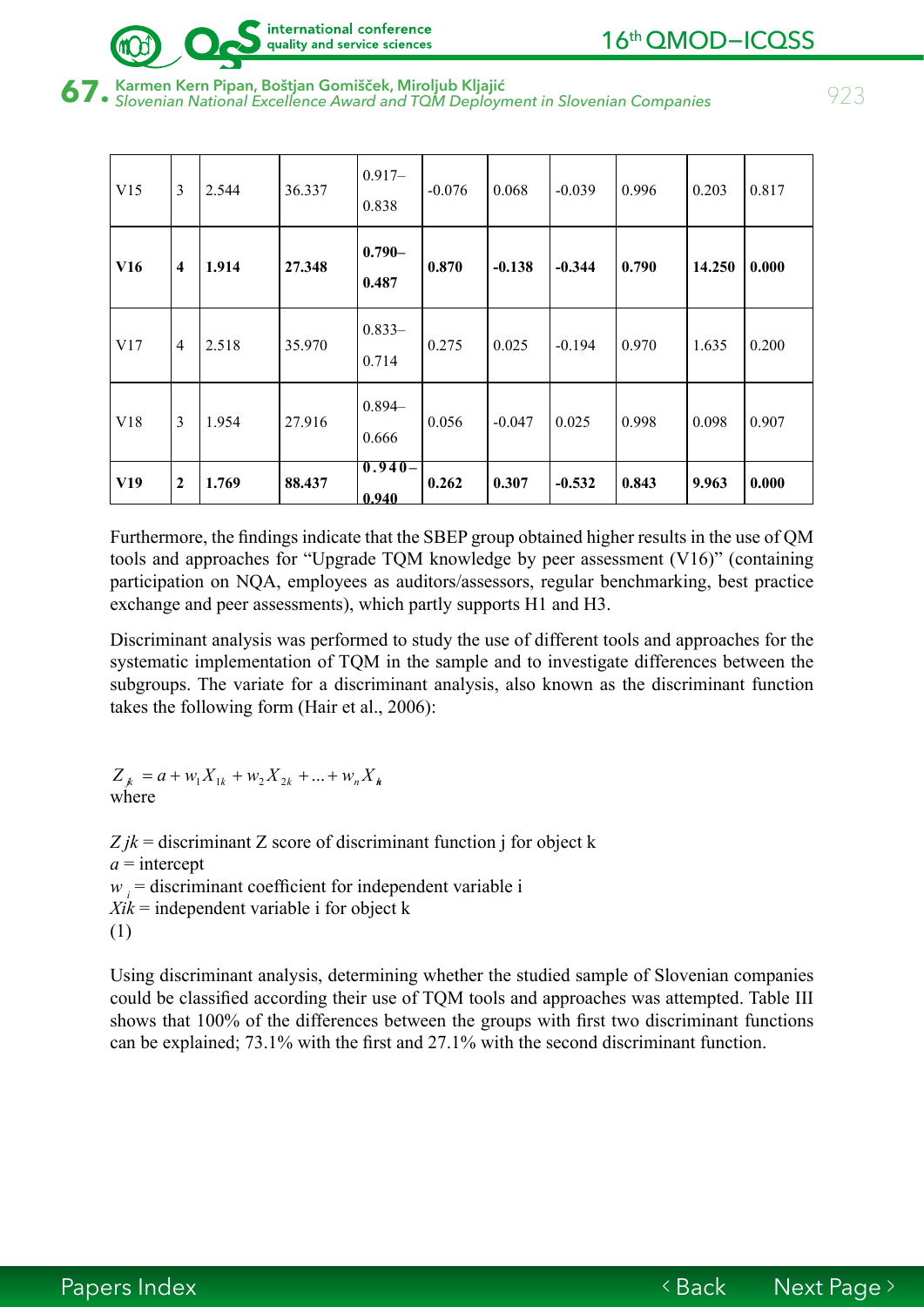

Table III: *Function (F), eigenvalue (E), % of variance (V), cumulative % of variance and canonical correlation coefficient*

| Е | $\%$ of V | Cumulative % | Canonical Correlation |
|---|-----------|--------------|-----------------------|
|   |           |              | 0.650                 |
| ∠ |           | 100          | 0.461                 |

Moreover, it can be ascertained that the three subgroups of companies are best differentiated (in a statistical manner) by two discriminant functions; Table IV shows correlations between the discriminant variables included in the analysis and the selected discriminant function.

Table IV: *Wilk's lambda (WL)*

| <b>Test of Function(s)</b> | <b>WL</b> | square           |    |       |
|----------------------------|-----------|------------------|----|-------|
| 1 through 2                |           | $0.455$ 7.207    | 38 | 0.000 |
|                            |           | $0.787$   23.462 | 18 |       |

Table V shows variables ordered by absolute size of correlation within function. The largest absolute correlation between each variable and any discriminant function is marked with an asterisk (\*).

Table V: *Pooled within-groups correlations between discriminating variables (V) and standardised canonical discriminant functions*

| Vi             | Function   |                |
|----------------|------------|----------------|
|                | 1          | $\overline{2}$ |
| V13            | $0.817(*)$ | $-0.159$       |
| V16            | $0.604(*)$ | 0.030          |
| V9             | $0.433(*)$ | $-0.002$       |
| V4             | $0.382(*)$ | 0.157          |
| V12            | $0.315(*)$ | 0.233          |
| V8             | $0.283(*)$ | $-0.035$       |
| V6             | $0.219(*)$ | $-0.206$       |
| V <sub>2</sub> | $0.207(*)$ | 0.118          |
| V17            | $0.186(*)$ | 0.140          |
| V1             | $0.141(*)$ | 0.064          |
| V7             | $0.131(*)$ | 0.054          |
| V19            | 0.250      | $0.721(*)$     |
| V5             | 0.102      | $-0.243(*)$    |
| V11            | 0.094      | $-0.211(*)$    |
| V10            | 0.099      | $0.107(*)$     |
| V15            | $-0.036$   | $0.103(*)$     |
| V14            | $-0.018$   | $0.102(*)$     |
| V3             | $-0.016$   | $-0.102(*)$    |
| V18            | 0.027      | $-0.069(*)$    |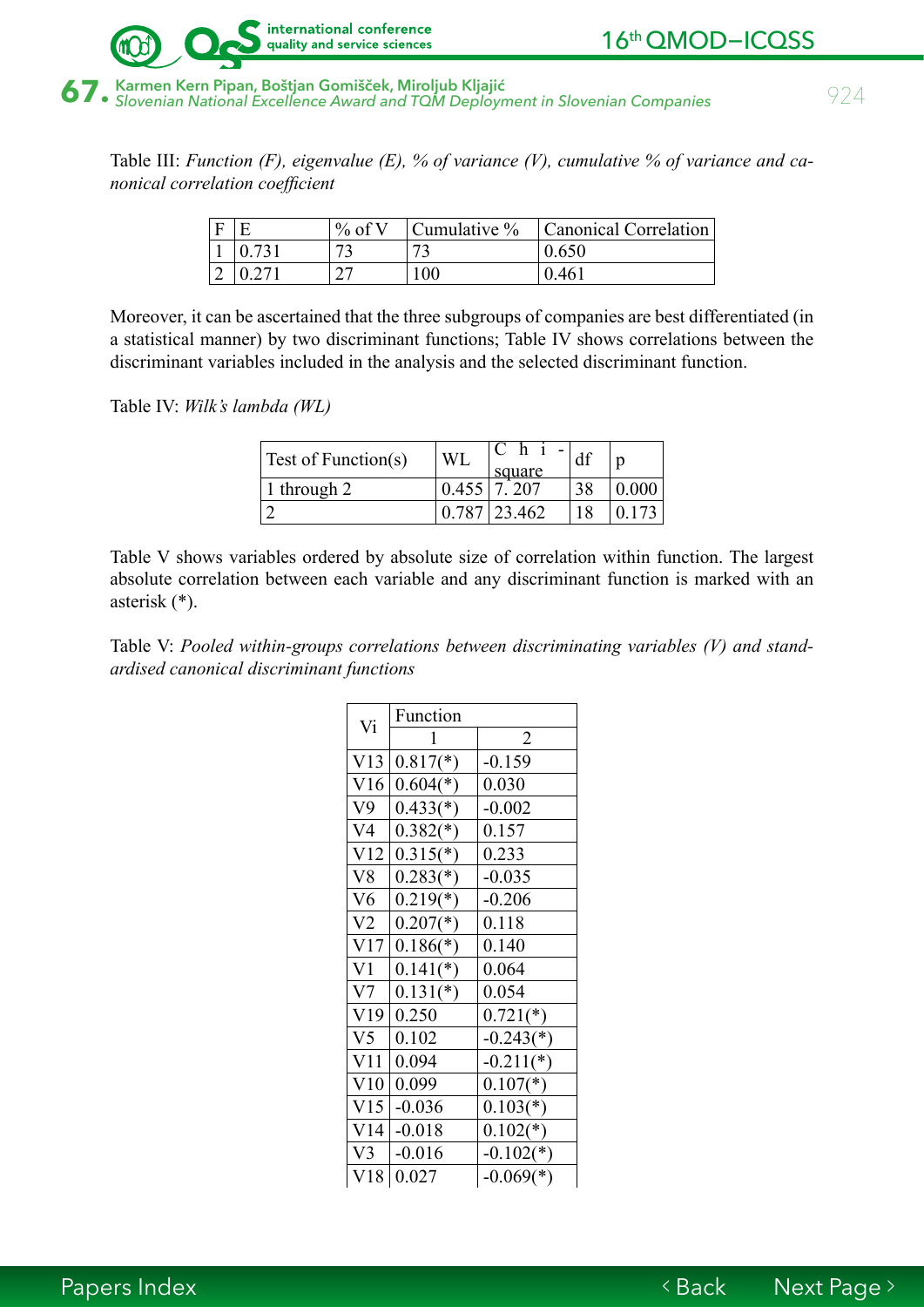

 $\bf 67.$  Karmen Kern Pipan, Boštjan Gomišček, Miroljub Kljajić<br>Saman Karmen National Excellence Award and TQM Deployment in Slovenian Companies (Saman Schopen States)

international conference quality and service sciences

The first discriminant function is best explained by importance of: "NQA assessments" (V13), "Upgrade TQM knowledge by peer assessment" (V16), "Benchmarking and peer assessment" (V9) and "Approaches for knowledge transfer and innovativeness" (V4). A rather negative connection can be observed in connection with the use of "Approaches for knowledge transfer and innovativeness" (V5), "ISO 9001 audits and process indicators" (V11), "Invested days of training per employee" (V3) and "Leadership, values and communication" (V18). Therefore, it can be ascertained that the first discriminant function mainly indicates the importance of NQA, recognition and peer assessment, whereas the second discriminant function mainly indicates the importance of financial indicators.

Table VI shows classification result of discriminant analysis in which the results can be seen according to their characteristics described in 19 items.

| Original groups | Predicted groups |         |          |              |  |  |  |
|-----------------|------------------|---------|----------|--------------|--|--|--|
|                 | Group 1          | Group 2 | Group 3  | Total        |  |  |  |
| <b>SBEP</b>     | $16(70\%)$       | 6(26%)  | $1(4\%)$ | $23(100\%)$  |  |  |  |
| Top Group       | $5(10\%)$        | 32(67%) | 11(23%)  | 48 (100%)    |  |  |  |
| Control Group   | $4(10\%)$        | 9(23%)  | 26(67%)  | 39 $(100\%)$ |  |  |  |
| Total           | 25(23%)          | 47(43%) | 38 (35%) | $110(100\%)$ |  |  |  |

Table VI: *Result of discriminant analysis showing original and predicted classification* 

Table VII presents statistically significant differences in favour of Group 1: "Financial resources in TQM, education and R&D" (V2), "Approaches for knowledge transfer and innovativeness" (V4), "Approaches for rewarding of improvements" (V5), "Measurement of improvements" (V6), "Number of improvements" (V7), "Realisation of improvements" (V8), which supports H1; "Benchmarking and peer assessment" (V9), which supports H3; "ISO 9001 audits and process indicators" (V11), "ISO 17025 audits and EFQM self-assessment" (V12), "NQA assessments" V13, which partly supports H2; "Upgrade TQM knowledge by peer assessment" (V16) and "Employee satisfaction" (V17), which supports H1, and "Financial indicators" (V19), which supports H4.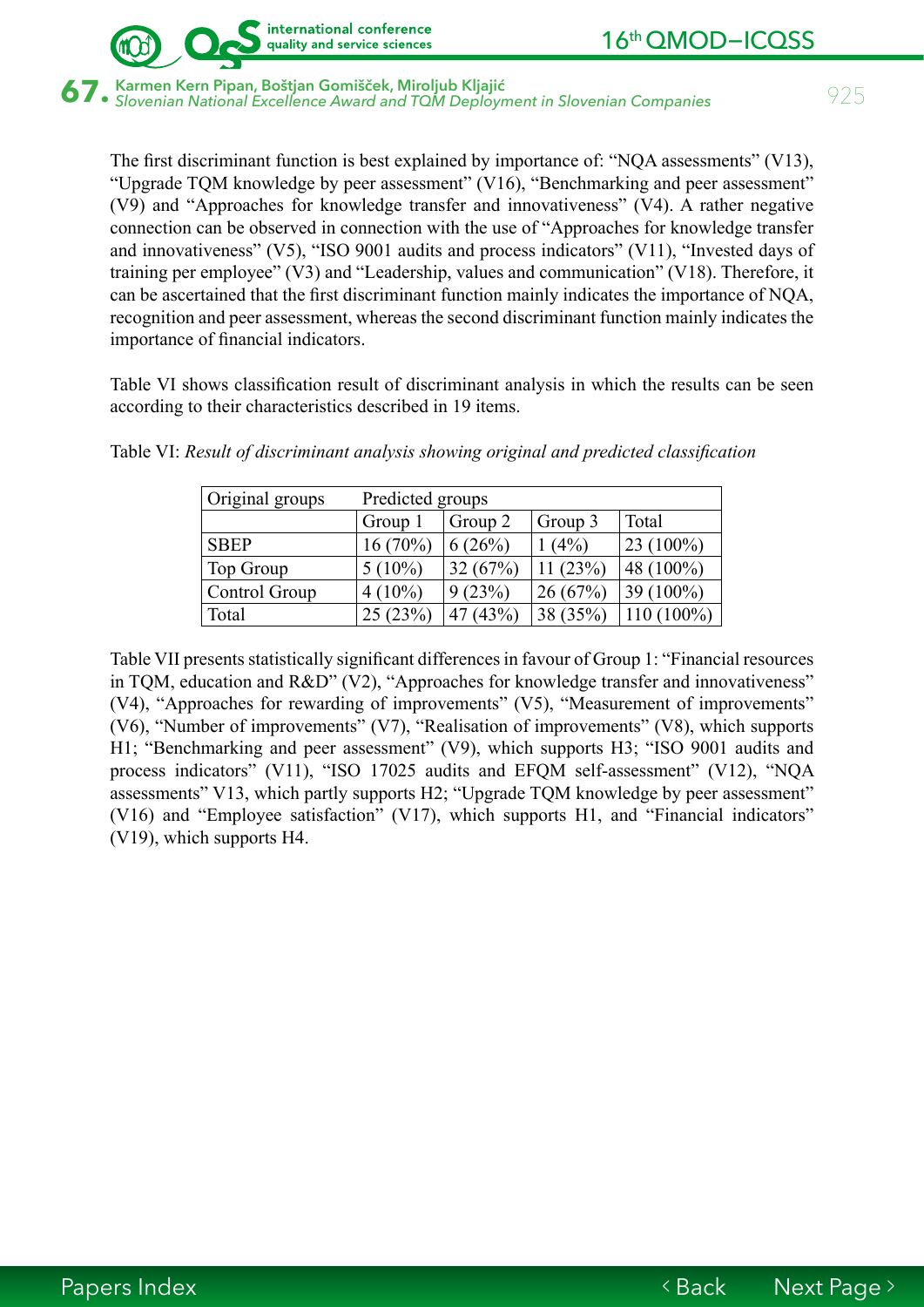

 $\bf 67.$  Karmen Kern Pipan, Boštjan Gomišček, Miroljub Kljajić<br>Saman Karmen II (1990) – Slovenian National Excellence Award and TQM Deployment in Slovenian Companies

| Vi              | Group 1  | Group 2  | Group 3  | WL    | F      | $\mathbf{P}$ |
|-----------------|----------|----------|----------|-------|--------|--------------|
| V <sub>1</sub>  | 0.302    | 0.035    | $-0.185$ | 0.962 | 2.085  | 0.129        |
| V <sub>2</sub>  | 0.423    | 0.027    | $-0.244$ | 0.930 | 4.005  | 0.021        |
| V <sub>3</sub>  | 0.253    | $-0.088$ | $-0.072$ | 0.980 | 1.092  | 0.339        |
| V <sub>4</sub>  | 0.769    | $-0.305$ | $-0.190$ | 0.813 | 12.312 | 0.000        |
| V <sub>5</sub>  | 0.284    | $-0.595$ | 0.274    | 0.833 | 10.708 | 0.000        |
| V <sub>6</sub>  | 0.539    | $-0.606$ | 0.147    | 0.803 | 13.134 | 0.000        |
| V7              | 0.727    | $-0.351$ | $-0.135$ | 0.826 | 11.255 | 0.000        |
| V8              | 0.623    | $-0.254$ | $-0.149$ | 0.877 | 7.530  | 0.001        |
| V9              | 0.878    | $-0.400$ | $-0.181$ | 0.750 | 17.834 | 0.000        |
| V10             | 0.215    | 0.020    | $-0.128$ | 0.981 | 1.011  | 0.367        |
| V11             | 0.249    | $-0.396$ | 0.150    | 0.925 | 4.357  | 0.015        |
| V12             | 0.626    | 0.298    | $-0.545$ | 0.745 | 18.343 | 0.000        |
| V13             | 1.169    | $-0.286$ | $-0.416$ | 0.570 | 40.393 | 0.000        |
| V14             | 0.311    | $-0.030$ | $-0.144$ | 0.967 | 1.804  | 0.170        |
| V15             | 0.056    | $-0.062$ | 0.015    | 0.998 | 0.111  | 0.895        |
| V <sub>16</sub> | 1.313    | $-0.225$ | $-0.536$ | 0.444 | 67.079 | 0.000        |
| V17             | 0.324    | 0.290    | $-0.379$ | 0.883 | 7.063  | 0.001        |
| V18             | $-0.036$ | 0.113    | $-0.062$ | 0.994 | 0.328  | 0.721        |
| V19             | 0.520    | 0.201    | $-0.419$ | 0.843 | 9.928  | 0.000        |

Table VII: *Test of Equality of Group Means of variables (V), Wilk's lambda (WL) and mean values of three groups (p<0.05)* 

The results of the comparison presented in Table II show that, in general, the mean values of the SBEP group exceed the other two groups. When a comparison between predicted groups of companies (Table VII) is made, it can be seen that Group 1 (consisting of 70% SBEP) generally has an overall higher mean values compared with other subgroups of companies. Based on the results (Tables II and VII), it can be concluded that the SBEP group is more related to external assessment, (which partly supports H2) and less to financial indicators where the top group leads (which partly supports H4).

### **Discussion and conclusions**

*This paper presents the results of a survey conducted on a sample of Slovenian companies with the aim of studying their use of TQM tools and approaches, especially within NQA applicants and its* relation to people involvement, external recognition, benchmarking and financial results. U*sing discriminant analysis, it was shown that the* SBEP group is more related to external assessment and *the top group to financial results, whereas the control group is less related to external assessment and to financial results. The* interesting findings of our research are that the significant differences in mean values, confirmed in favour of SBEP group of companies (Table II) and Group 1 companies (Table VII) as compared to other groups in the survey, are the importance of using:

- "Benchmarking and peer assessment", which confirms the suggestions of other authors studying the relationship between benchmarking activities and companies NQA applicants (Vokurka et al., 2000; Mann and Grigg, 2004) and also supports H3;

- "NQA assessments", which confirms the results reported by other authors studying positive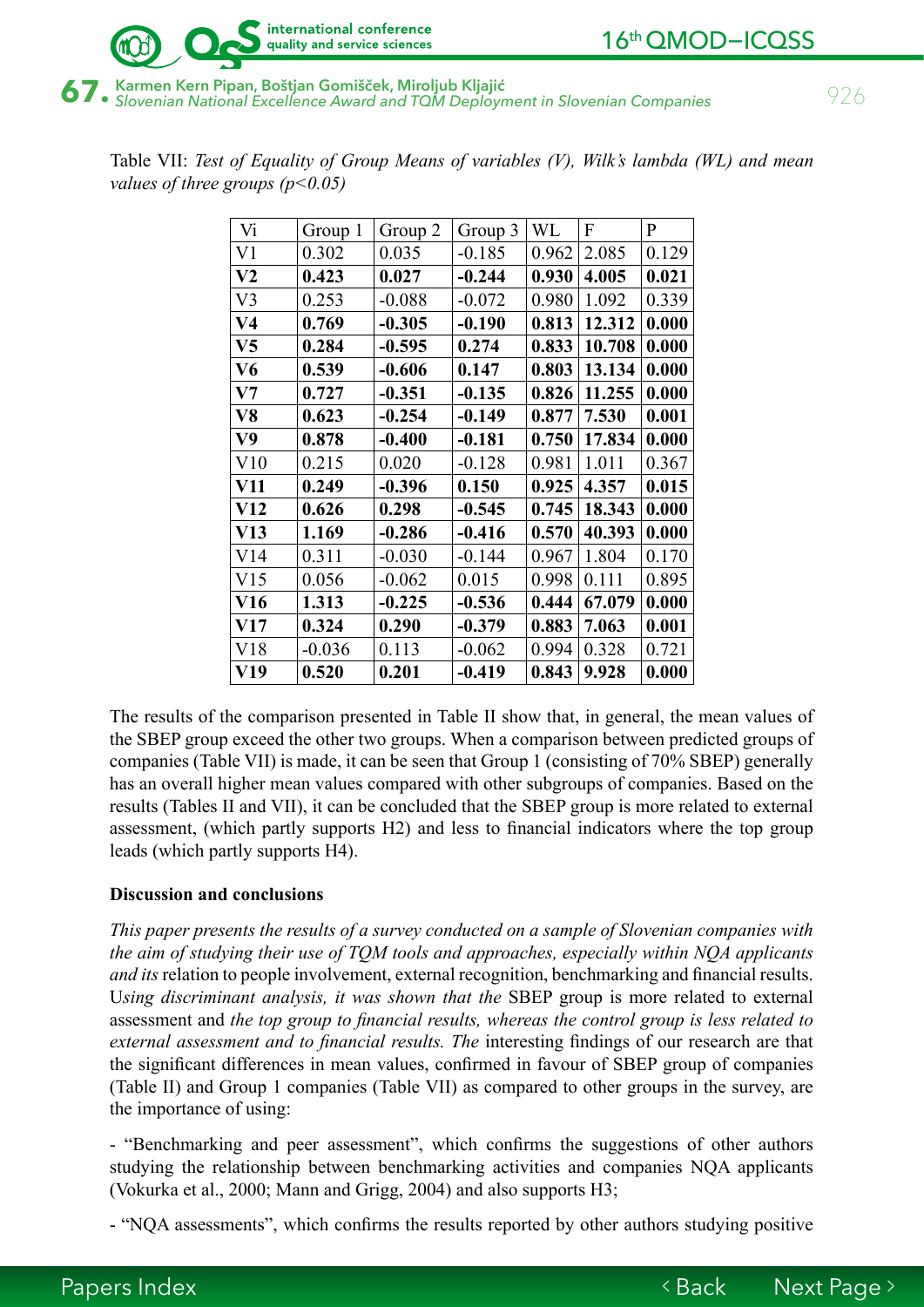67. Karmen Kern Pipan, Boštjan Gomišček, Miroljub Kljajić<br>67. slovenian National Excellence Award and TQM Deployment in Slovenian Companies *927* 

impact of NQA on the use of QM tools and approaches for external recognition (Leonard and McAdam, 2003; Angell and Corbrett, 2009) and supports H2;

- "Upgrade TQM knowledge by peer assessment", which confirm the findings of several authors studying the link between TQM and people involvement (Jimenez and Costa 2009; Vouzas and Gotzamani, 2005) and partly supports H1.

In the case of "Financial indicators" (V19), our findings did not confirm significant differences in mean values of SBEP group of companies (Table II) as compared to the top group of companies. However, the results confirmed significant differences in mean values in favour of Group 1 companies (Table VII), which confirms the results reported by authors investigating positive financial effects of companies, i.e. NQA winners (Hendricks and Singhal 2001; York and Miree, 2004; Boutler et al., 2005) and partly supports H4.

The results comparing SBEP and EEA average scores showed that EEA outperformed SBEP significantly, especially with criteria describing leadership, people results and customer results (Kern Pipan et al., 2011). It is not clear to what extent Slovenian companies have actually implemented TQM into their business performance, but it is obvious that (with some rare exceptions), the average results with SBEP cannot represent excellence as compared with EEA.

Nevertheless, many authors reported that management commitment, organisational culture, team work, values and communication had a significant influence on the successful introduction of TQM in the companies (Peters and Waterman, 1982; Robinson and Schroeder, 2004; Dahlgaard-Park and Dahlgaard, 2007; Jimenez and Costa, 2009; Choi et al., 2012). However, our findings showed, in contrast, that all three studied groups had used almost similar attitudes related to training, education, standards and managerial implications on the TQM process. Similar findings were reported by Tari and Sabater (2004) who studied the use of TQM tools in Spanish certified companies and found no connection with the leadership commitment. The results of this study partly support H1 in terms of people involvement in TQM process. However, Dalghaard-Park and Dalghaard (2007) pointed out that the BEM (such as EFQM and MBNQA) in the future should be used more like a business/management control model in which the main aim is improvement, not an award application. Under this condition, the BEM is regarded as one of the best management control models, which definitely can help companies in improving competitiveness and the financial performance (Dalghaard-Park and Dalghaard, 2007). However, the findings also showed that leaders in Slovenian companies, although some of them are applying and even winning SBEP, have not taken advantage of the EFQM model and its full potential in terms of management commitment, communication, values and training of the people. The lack of perceived importance with regard to management commitment, values, training and communication seen in all examined companies may be of utmost importance for a breakthrough in TQM implementation and an increase of the competitiveness and business performance in Slovenian companies.

### **Limitations and Future Research**

One limitation of this study is related to the size of the sample, which is rather small (110 companies), and the fact that the survey conducted in the year 2006 (before the economic crisis). Nevertheless, the authors do not believe that the size of the sample has affected the findings of the study. The authors also believe that a repeated survey could provide additional perspectives about the development of the TQM and positive effects of SBEP on reached quality excellence level and business performance after the crisis.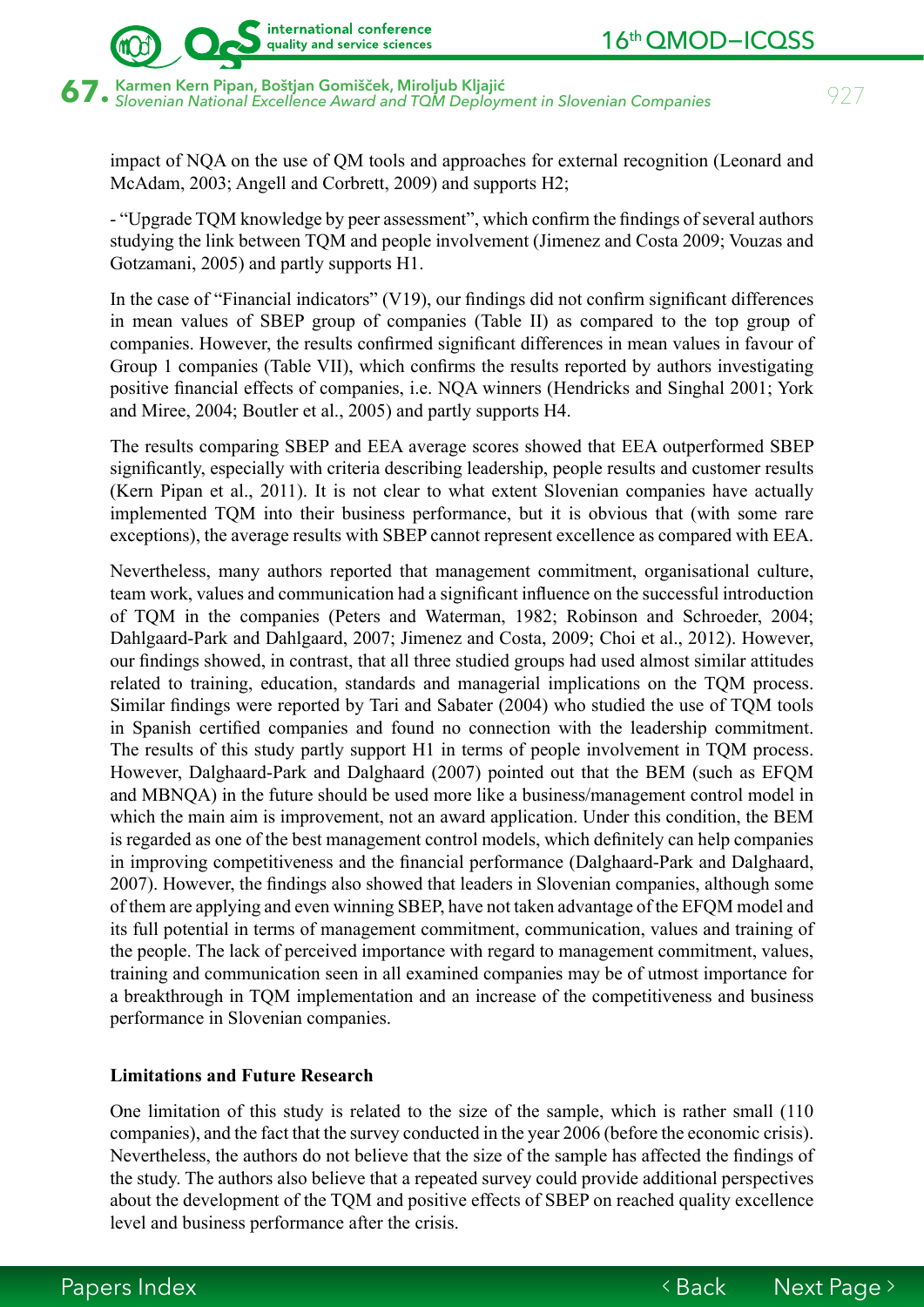

 $\bf 67.$  Karmen Kern Pipan, Boštjan Gomišček, Miroljub Kljajić<br>Saman Karmen National Excellence Award and TQM Deployment in Slovenian Companies (Saman Schopen State)

On the basis of our research, it can be concluded that, the companies that took part in the NQA have higher mean scores of observed variables as compared to the other two groups. Bearing in mind the previously mentioned positive contribution of TQM on GDP (CEBR, 2012), the authors recommend that companies systematically introduce TQM systems based on BEMs, which are also correlated with the findings of this research done on a representative sample in Slovenian companies. However, the current situation and crisis that the Slovenian economy has been facing for some time could be another impulse that level of quality performance in the companies in this region is rather behind to those levels on which European companies operate.

Nevertheless, further studies should focus not only on implementation of TQM tools and approaches, but more on management commitment, innovations and its impacts on successful TQM implementation in companies. This would contribute to a better understanding and use of TQM principles and help to improve organisational performance in the companies and strengthen the competitiveness of the Slovenian economy.

### **Acknowledgements**

The authors sincerely acknowledge all the support of the Metrology Institute of Republic Slovenia (MIRS) in carrying out empirical study.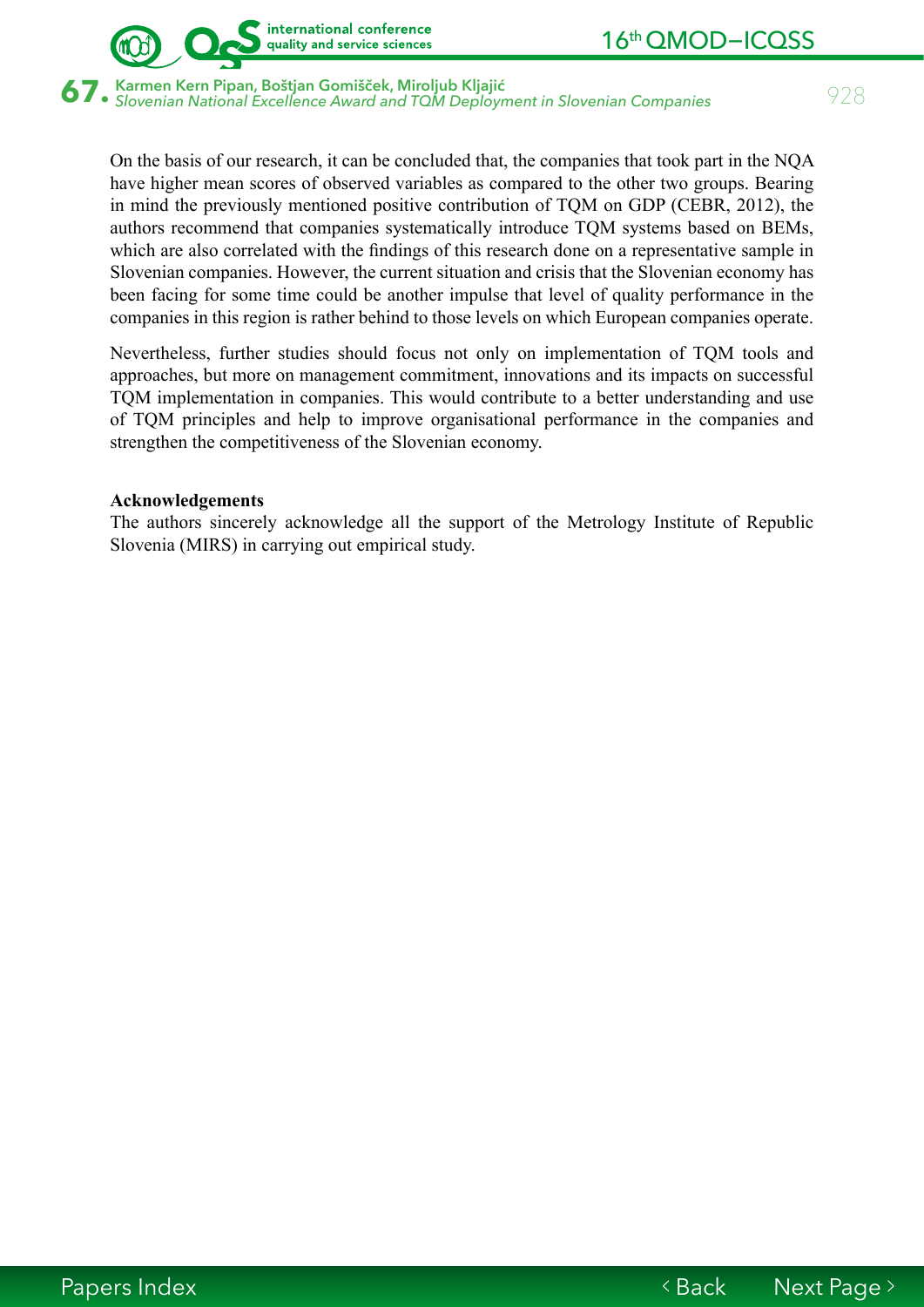



### **References**

Angell, C.L. and Corbett, L.M. (2009), "The Quest for Business Excellence: Evidence from New Zealand's Award Winners", *International Journal of Operations and Production Management, Vol.* 29 No. 2, pp. 170-199.

Boutler, L., Bendell, T., Abas, H., Dalghaard, J. and Singhal, V. (2005), "*Report on EFQM and BQF funded Study into the Impact of the Effective Implementation of Organizational Excellence Strategies on Key Performance Results*", Centre of Quality Excellence, The University of Leicester.

CEBR. (2012), "*The contribution of QM to the UK economy*", Centre for Economics and Business Research (CEBR).

*Choi, B., Kim, J., Leem, B., Lee, C.Y. and Hong, H.K. (2012). "Empirical analysis of the relationship between Six Sigma management activities and corporate competitiveness: Focusing on Samsung Group in Korea", International Journal of Operations & Production Management, Vol. 32 No 5, pp. 528-550.*

*Crosby, P.B. (1980), Quality is free. ISBN 0070145121, New American Library, New York.*

*Dahlgaard, J.J. and Dahlgaard-Park, S.M. (2006), "Lean production, six sigma quality and company culture", TQM Magazine, Vol 18 No 3, pp. 263-281.*

*Dahlgaard-Park and S.M.,Dahlgaard, J.J. (2007), "Excellence–25 years evolution", Journal of Management History, Vol 13 No 4, pp. 371-393.*

Hair, J.F., Black, W.C., Babin, B.J., Anderson, R.E. and Tatham, R.L. (2006), *Multivariate Data Analysis*. Sixth Edition, Pearson, Prentice Hall, New Jersey, ISBN 0-13-032929-0.

Hendricks, K.B. and Singhal, V.R. (2001), "Firm Characteristics, Total Quality Management and Financial Performance", *Journal of Operations Management,* Vol 19 No 3, pp. 269-285.

Ishikawa, K. (1985), *What is Total Quality Control?,* The Japanese Way. Prentice-Hall International, Inc., Englewood Cliffs, N.J..

Jimenez, J.D. and Martinez, C. M. (2009), "The performance effect of HRM and TQM: a study in Spanish Organizations", *International Journal of Operations & Production Management,*  Vol 29 No 12, pp. 1266-1289.

*Juran, J.M. (1995). Managerial Breakthrough: The Classic Book on Improving Management Performance. McGraw-Hill Inc. New York.*

Kern Pipan, K., Gomišček, B., Kljajić, M. and Jesenko, M. (2011), "An empirical study on comparing total QM (TQM) items on national quality award applicants in Slovenia", Academic Journals, *African Journal of Business Management,* Vol 5 No 33, pp.12829-12840.

Kern Pipan, K., Gomišček, B. and Mayer, J. (2012), "Exploratory study of quality and excellence approaches and continuous improvement from the perspective of new institutionalism", *Journal for East European Management Studies,* Vol. 17 No 3, pp. 313-332.

Leonard, R. and Adam, D. (2003), "An Evaluative Framework for TQM Dynamics in Organizations", *International Journal of Operations & Production Management*, Vol 23 No 6, pp. 652-677.

Lu, D., Betts, A. and Croom, S. (2011), "Re-investigating business excellence: Values, meas-